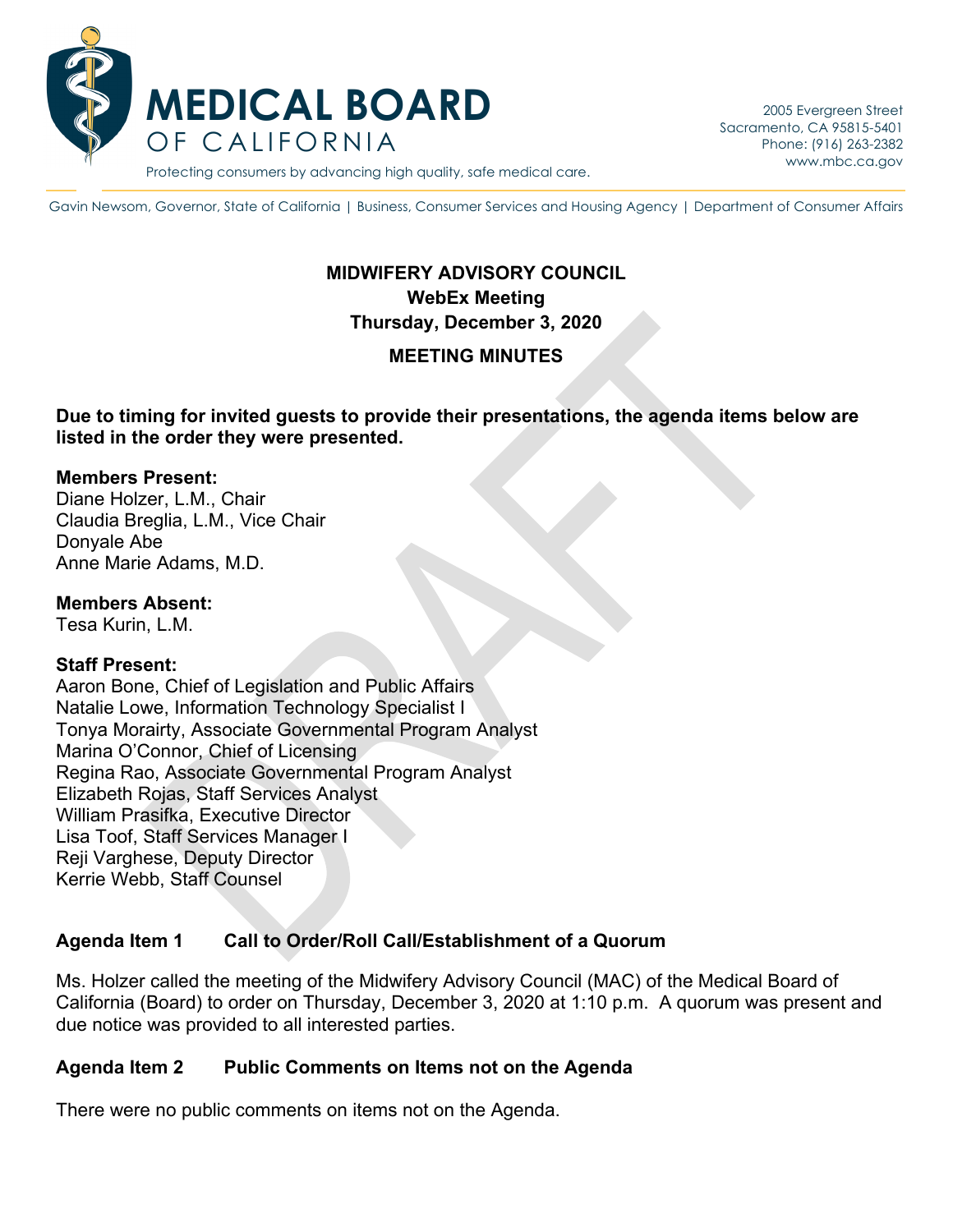### **Agenda Item 3 Approval of Minutes from the August 20, 2020 Midwifery Advisory Council Meeting**

Ms. Holzer asked if anyone in attendance had corrections to the August 20, 2020 meeting minutes.

Ms. Breglia stated she would like a correction made to agenda item number 13. Ms. Breglia stated her comment made was as follows, "Currently there's no time stated for the provision of postpartum care and that specifying a limit could actually lead to further restrictions and prevent midwives from being hired for provision of postpartum care".

### *Ms. Abe made a motion to approve the August 20, 2020 meeting minutes, with the correction mentioned; s/Ms. Breglia. Motion carried unanimously. 4-0*

## **Agenda Item 4 Report from the Midwifery Advisory Chair**

Ms. Holzer stated she would like to welcome the new MAC member, Tesa Kurin. Ms. Holzer stated Ms. Kurin was on vacation and not able to join in the meeting today. Ms. Holzer expressed she was excited to have another midwife as a representative from Southern California.

Ms. Holzer stated she attended the Medical Board (Board) quarterly meeting in November and presented three items to the Board. The first item presented was appointment of the new MAC member, Ms. Kurin, which was approved by the Board.

Ms. Holzer stated the second item she presented to the Board were the edits the MAC made to the midwifery guidelines. Ms. Holzer indicated the Board did not approve this item and instead asked that the MAC hold an interested parties meeting to discuss the guidelines.

Ms. Holzer stated the third item she presented was the agenda items for the March MAC meeting, which was approved by the Board with the exception of the discussion of removing the guidelines from the website.

Ms. Holzer expressed how pleased she was regarding the sunset review and the prospect of developing a Midwifery Board in the near future.

# **Agenda Item 5 Establishing Goals for the Midwifery Advisory Council**

Ms. Holzer stated that the MAC has several goals that they are currently working on. She added that she would like to work on bringing the MAC membership to full capacity before recommending any additional goals.

### **Agenda Item 6 Report from the Task Force and Discussion Regarding Medi-Cal Related Issues**

Ms. Holzer recommended tabling this item to the March 2021 MAC meeting since Ms. Kurin was unable to attend today's meeting. She stated that the two Task Force members, Ms. Breglia and Ms. Kurin, would continue to work on this issue.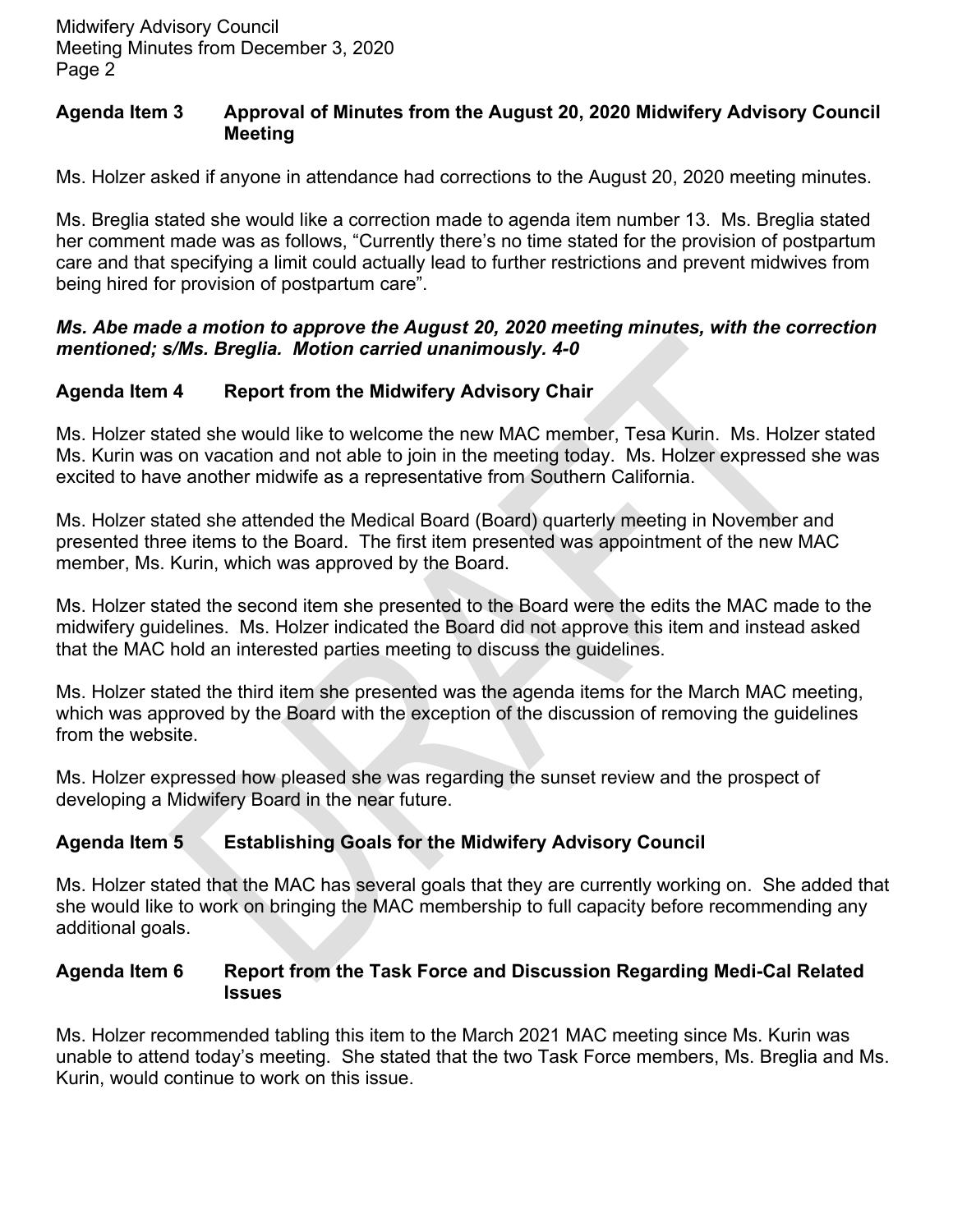### **Agenda Item 7 Report from the Task Force on the Licensed Midwife Annual Report and Discussion on Proposed Regulatory Language**

Ms. Abe presented some of the changes she would like made to the Licensed Midwife Annual Report (LMAR) and expressed the difficulties in making these changes.

Ms. Webb stated the changes being presented would require a statutory change. Ms. Webb explained the differences between a statutory change and a regulatory change.

Ms. Holzer stated the MAC would need to determine whether a statutory change or a regulatory change would be best.

Ms. Abe stated she would like to take the quickest and simplest route to get these changes implemented. It was determined by the MAC that the regulatory changes would be best.

Ms. Abe stated she will need some assistance with the specific language to be used.

Dr. Adams stated she would be willing to work with Ms. Abe on drafting the regulatory language.

The members discussed the possibility of a legislative proposal and CALM's ability to carry the legislative proposal, but the current agenda item does not allow the MAC to take action on a legislative proposal.

After discussion among the MAC and public members, it was decided to bring this item back as an agenda item for the March 2021 MAC meeting. At the March 2021 meeting, the MAC will pursue regulatory language.

## **Agenda Item 8 Update on Midwifery Related Legislation**

Mr. Bone gave an update on two bills related to midwifery. Senate Bill 1237, which allows certified nurse midwives to attend low-risk pregnancies and provide prenatal intrapartum and postpartum care without the supervision of a physician. He stated the bill defines low-risk pregnancies as one where there is a single fetus, a cephalic presentation at the onset of labor, there is a gestational age of the fetus greater than or equal to 37 weeks and no more than 42 weeks at the time of delivery, that labor is spontaneous or induced and that the patient has no pre-existing disease or condition that adversely affects the pregnancy and that the certified nurse midwife is not qualified to independently address.

Mr. Bone also presented Senate Bill 1474. He stated this bill includes a section that prohibits anyone regulated by a licensing board from including, within a contract for consumer services, a provision that prevents the patient from filing a complaint or participating in an investigation of that licensing board. The Bill defines consumer services as any service obtained for use primarily for personal, family, or household purposes. A violation of the section would constitute unprofessional conduct and subject that licensee to discipline.

Mr. Bone also provided a status update on the Board's Sunset Review Report. During the Medical Board's meeting last month, the members approved the Board's draft sunset report, which included the Board Members' support for the creation of a Midwifery Board, as long as there is an appropriate scope of practice and related statutory consumer protections. The Board did not endorse a particular approach to creating a new Board or state what an appropriate scope of practice might look like. However, there was some discussion about incorporating certain provisions of Senate Bill 1237 into that scope.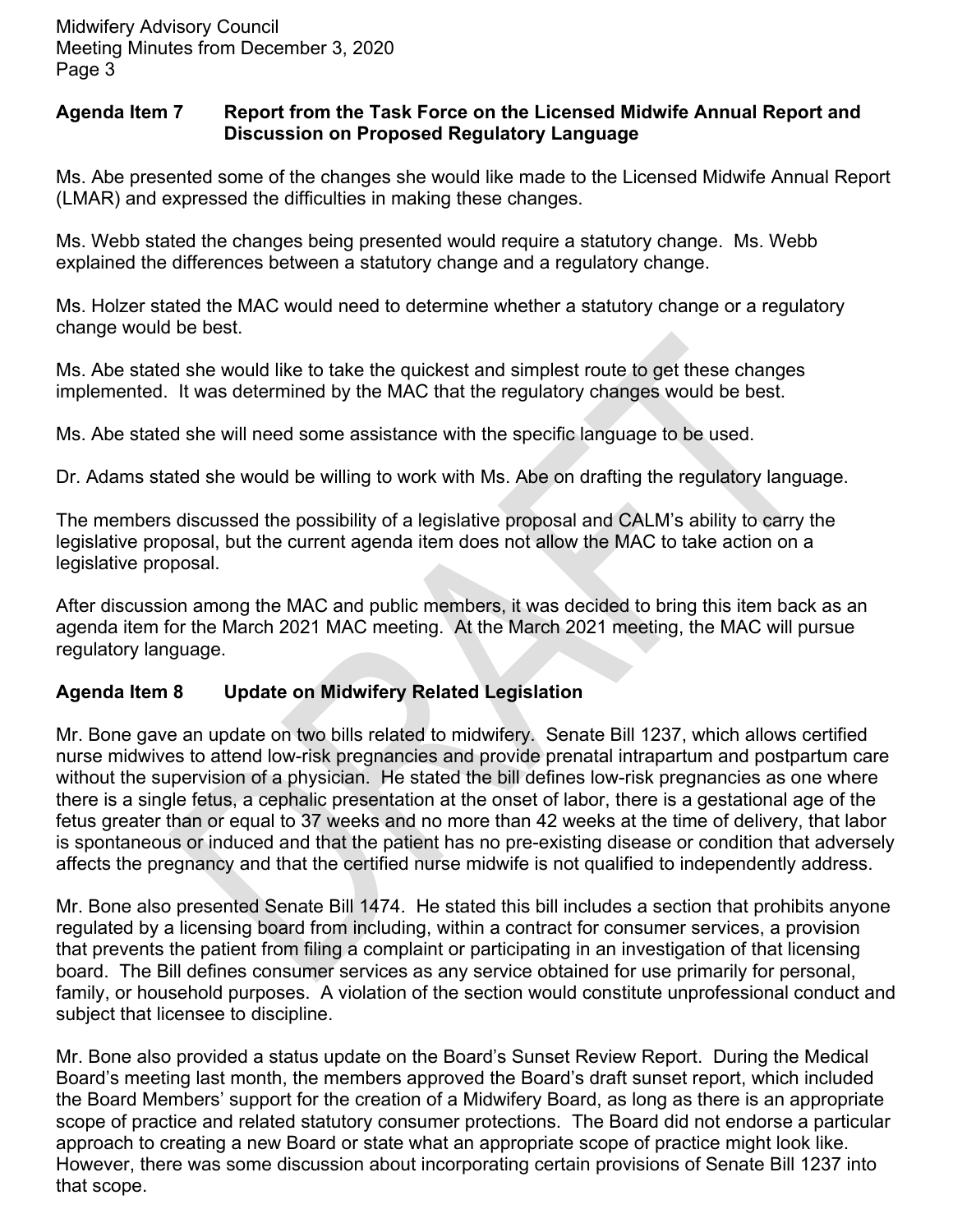Midwifery Advisory Council Meeting Minutes from December 3, 2020 Page 4

Staff are making the final adjustments to the report before submitting it to the Legislature no later than January 4, 2021.

### **Agenda Item 9 Discussion on Sunset Review**

Ms. Holzer asked Ms. Davis from the California Association of Licensed Midwives (CALM) to give an update on this item.

Ms. Davis thanked the Board for working on the Sunset Review with CALM and specifically thanked Mr. Bone. Ms. Davis stated the Board approved the draft Sunset Review Report in November and that it will now go to the Legislature to write the bill language.

Mr. Bone stated that once the report is issued to the Legislature, it would be published on the Board's website. He added that the Legislature typically holds a Sunset Review hearing in late February or early March and that it is open for public comment. Mr. Bone stated this is an informational hearing for the Legislature to get clarification on certain matters.

## **Agenda Item 10 Program Update**

Ms. Morairty referred Council members to the Licensing Statistics, stating that in the 1st quarter of the fiscal year (FY) 2020/2021, the Board received 14 new applications, issued five new licenses, and renewed 60 licenses.

Ms. Morairty reported the Transfer of Planned Out-of-Hospital Delivery forms for the 1st quarter of FY 2020/2021, indicating that the Board received 68 Transfer of Planned Out-of-Hospital Delivery to Hospital Reporting forms for licensed midwives.

Ms. Morairty reported the enforcement statistics for licensed midwives, stating that in the 1st quarter of FY 2020/2021, the Board received five complaints and referred two for investigation.

The Board received one complaint in the 1st quarter of FY 2020/2021 for unlicensed midwives and there were none referred for investigation.

### **Agenda Item 11 Discussion and Possible Action Regarding Legislative Solution to Address Stalemate on Creating Regulations for Licensed Midwives**

After discussion among the MAC, Ms. Holzer stated this item would be tabled and that the MAC would assist CALM in developing a Midwifery Board. Ms. Holzer indicated that regulations would be created once a Midwifery Board is established.

### **Agenda Item 12 Discussion and Possible Action on Draft Letter to the Birth Certificate Clerks and Social Security Offices**

Ms. Holzer discussed a draft letter to be sent to the Social Security offices throughout California. Some edits were requested by public members and by the MAC. The MAC voted to accept the proposed letter with the suggested edits and to work with Board staff to the present to the full Board at its next meeting.

### *Dr. Adams made a motion to accept the proposed draft letter with edits; s/Ms. Abe. Motion carried unanimously. 4-0*